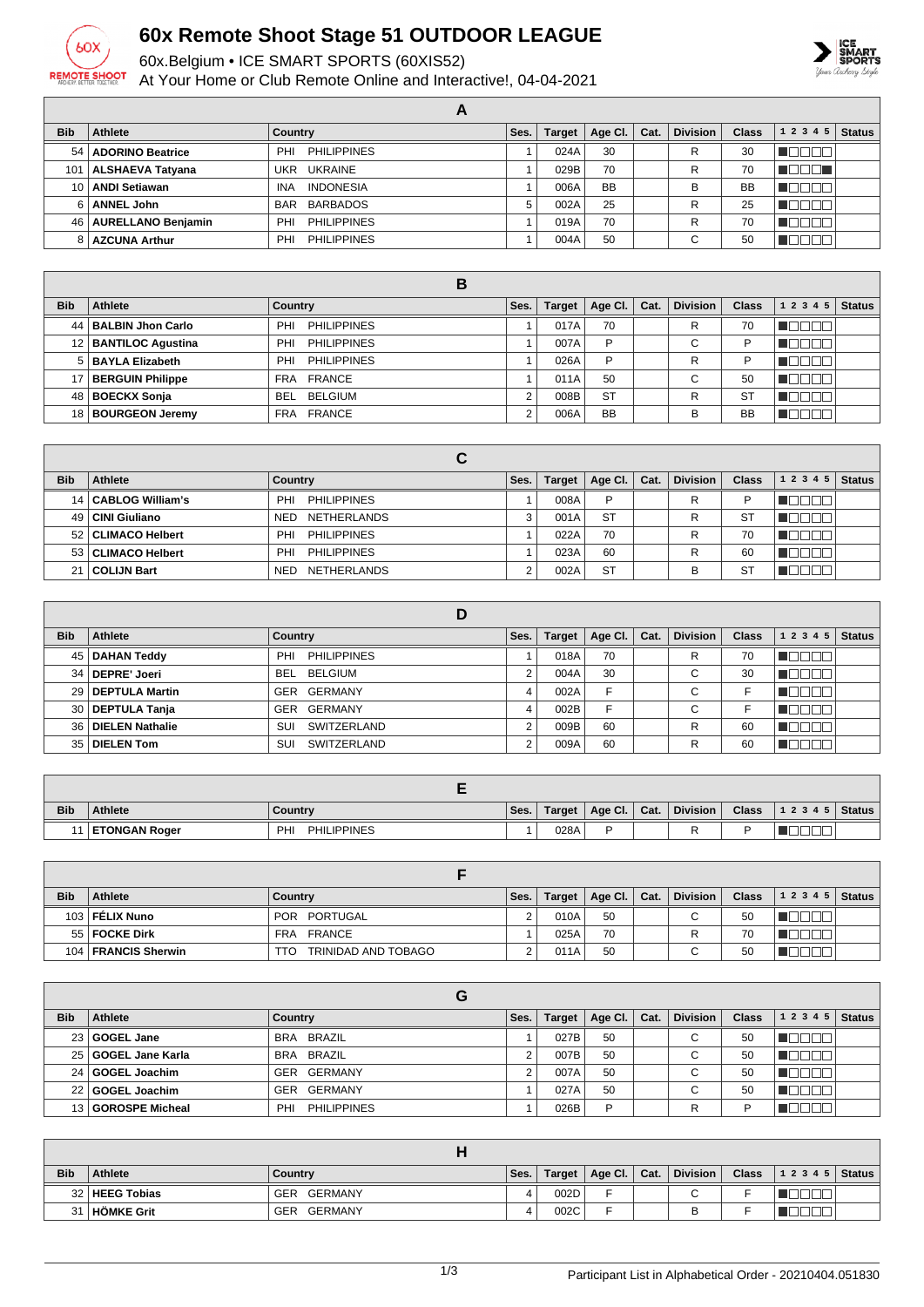

## **60x Remote Shoot Stage 51 OUTDOOR LEAGUE**

60x.Belgium • ICE SMART SPORTS (60XIS52)

At Your Home or Club Remote Online and Interactive!, 04-04-2021



| <b>Bib</b> | <b>Athlete</b>        | Country           | Ses.          | Target | Age Cl.   Cat. | <b>Division</b> | <b>Class</b> | $ 12345 $ Status |  |
|------------|-----------------------|-------------------|---------------|--------|----------------|-----------------|--------------|------------------|--|
|            | 39 <b>IRVINE Russ</b> | AUSTRALIA<br>AUS  | ⌒<br><u>_</u> | 005A   | <b>ST</b>      |                 | <b>ST</b>    |                  |  |
|            | 38   IRVINE Russ      | AUSTRALIA<br>AUS. |               | 014A   | 30             |                 | 30           |                  |  |

| <b>Bib</b> | <b>Athlete</b> | Country                   | Ses. | <b>Target</b> | Age CI.   | Cat. | <b>Division</b> | <b>Class</b> | 12345 | Status |
|------------|----------------|---------------------------|------|---------------|-----------|------|-----------------|--------------|-------|--------|
|            | JOSOL Jonathan | <b>PHILIPPINES</b><br>PHI |      | 003A          | <b>BB</b> |      |                 | <b>BB</b>    |       |        |

| <b>Bib</b> | <b>Athlete</b>        | Country              | Ses. | Target | Age Cl. $\vert$ | Cat. | <b>Division</b> | <b>Class</b> | 1 2 3 4 5 | Status |
|------------|-----------------------|----------------------|------|--------|-----------------|------|-----------------|--------------|-----------|--------|
|            | 40   KALTENPOTH Jörg  | GERMANY<br>GER       |      | 001A   |                 |      |                 |              |           |        |
|            | 41   KALTENPOTH Nicky | GERMANY<br>GER       |      | 001B   |                 |      |                 |              |           |        |
|            | 28   KHAIRUL Ariffin  | BRUNEI<br><b>BRU</b> |      | 013A   | 70              |      |                 | 70           |           |        |

| <b>Bib</b> | Athlete              | Country                   | Ses. | Target | Age Cl.   | Cat. | <b>Division</b>          | <b>Class</b> | 1 2 3 4 5 | <b>Status</b> |  |  |
|------------|----------------------|---------------------------|------|--------|-----------|------|--------------------------|--------------|-----------|---------------|--|--|
|            | 42   LIGUE Shirlyn   | <b>PHILIPPINES</b><br>PHI |      | 015A   | <b>BB</b> |      | B                        | <b>BB</b>    |           |               |  |  |
|            | 100   LYAKHOVEN Igor | UKR UKRAINE               |      | 029A   | 70        |      | R                        | 70           |           |               |  |  |
|            | <b>LYNCH Mark</b>    | RSA SOUTH AFRICA          |      | 001A   | 30        |      | R                        | 30           |           |               |  |  |
|            | 2 LYNCH Ronan        | RSA SOUTH AFRICA          |      | 001A   | 25        |      | R                        | 25           |           |               |  |  |
|            | 37 LYNCH Sandra      | BELGIUM<br><b>BEL</b>     |      | 003A   | 25        |      | $\overline{\phantom{0}}$ | 25           |           |               |  |  |

|            | M                        |                                |      |        |                    |      |                 |              |                |  |  |  |
|------------|--------------------------|--------------------------------|------|--------|--------------------|------|-----------------|--------------|----------------|--|--|--|
| <b>Bib</b> | Athlete                  | Country                        | Ses. | Target | $^{\circ}$ Age Cl. | Cat. | <b>Division</b> | <b>Class</b> | $12345$ Status |  |  |  |
|            | 27   MANANGDANG Angelo   | <b>PHILIPPINES</b><br>PHI      |      | 028C   | 50                 |      | ⌒               | 50           |                |  |  |  |
|            | 26   MANANGDANG Dina     | <b>PHILIPPINES</b><br>PHI      |      | 028B   | 50                 |      | ⌒<br>U          | 50           |                |  |  |  |
|            | 102   MASLAKOV Aleksandr | UKR UKRAINE                    |      | 029C   | 70                 |      |                 | 70           |                |  |  |  |
| 23 L       | MUNIR Mokhammad          | <b>INDONESIA</b><br><b>INA</b> |      | 001A   | <b>BB</b>          |      |                 | BB           |                |  |  |  |

| <b>Bib</b> | <b>Athlete</b>            | Country                   | Ses. | Target | Age Cl.   Cat. |  | <b>Division</b> | <b>Class</b> | 12345 | <b>Status</b> |  |
|------------|---------------------------|---------------------------|------|--------|----------------|--|-----------------|--------------|-------|---------------|--|
|            | 4   NARANJILLA Daniel     | PHILIPPINES<br>PHI        |      | 002A   | <b>BB</b>      |  | в               | <b>BB</b>    |       |               |  |
|            | 50   NARANJILLA Francisco | <b>PHILIPPINES</b><br>PHI |      | 020A   | <b>ST</b>      |  |                 | <b>ST</b>    |       |               |  |

| <b>Bib</b> | <b>Athlete</b> | Country                     | Ses. | Target | Age Cl. | Cat. | <b>Division</b> | <b>Class</b> | 1 2 3 4 5   Status |  |  |
|------------|----------------|-----------------------------|------|--------|---------|------|-----------------|--------------|--------------------|--|--|
|            | 15   PEERS Tim | GBR<br><b>GREAT BRITAIN</b> |      | 009A   | 30      |      |                 | 30           |                    |  |  |

| <b>Bib</b> | Athlete                | Country                     | Ses.     | Target | Age Cl. | Cat. | Division | <b>Class</b> | 12345    | Status |
|------------|------------------------|-----------------------------|----------|--------|---------|------|----------|--------------|----------|--------|
|            | 19   RENAUDIN Tiphaine | <b>FRANCE</b><br><b>FRA</b> | <u>_</u> | 006B   | 50      |      |          | 50           | _<br>___ |        |

| <b>Bib</b> | <b>Athlete</b>        | Country            | Ses. | <b>Target</b> | $^{\circ}$ Age Cl. | $\vert$ Cat. | <b>Division</b> | Class | 1 2 3 4 5 | <b>Status</b> |  |  |  |
|------------|-----------------------|--------------------|------|---------------|--------------------|--------------|-----------------|-------|-----------|---------------|--|--|--|
|            | 43   SANTELICES Carlo | PHILIPPINES<br>PHI |      | 016A          | 70                 |              |                 | 70    |           |               |  |  |  |
|            | 16 SCHROEDERS Ronald  | BEL BELGIUM        |      | 010A          | 30                 |              | $\sim$<br>U     | 30    |           |               |  |  |  |
|            | 51   STREET Per       | DEN DENMARK        |      | 021A          | <b>BB</b>          |              |                 | BB    |           |               |  |  |  |
|            | 47   STUYCK Silke     | BELGIUM<br>BEL     |      | 008A          | <b>ST</b>          |              |                 | -S7   |           |               |  |  |  |

| <b>Bib</b> | <b>Athlete</b>           | Country                          | Ses. | <b>Target</b> | Age Cl.   Cat. | <b>Division</b> | <b>Class</b> | 12345 | Status, |
|------------|--------------------------|----------------------------------|------|---------------|----------------|-----------------|--------------|-------|---------|
| 33         | <b>VAN CRUCHTEN Arno</b> | <b>NETHERLANDS</b><br><b>NED</b> |      | 003A          | 50             |                 | 50           |       |         |